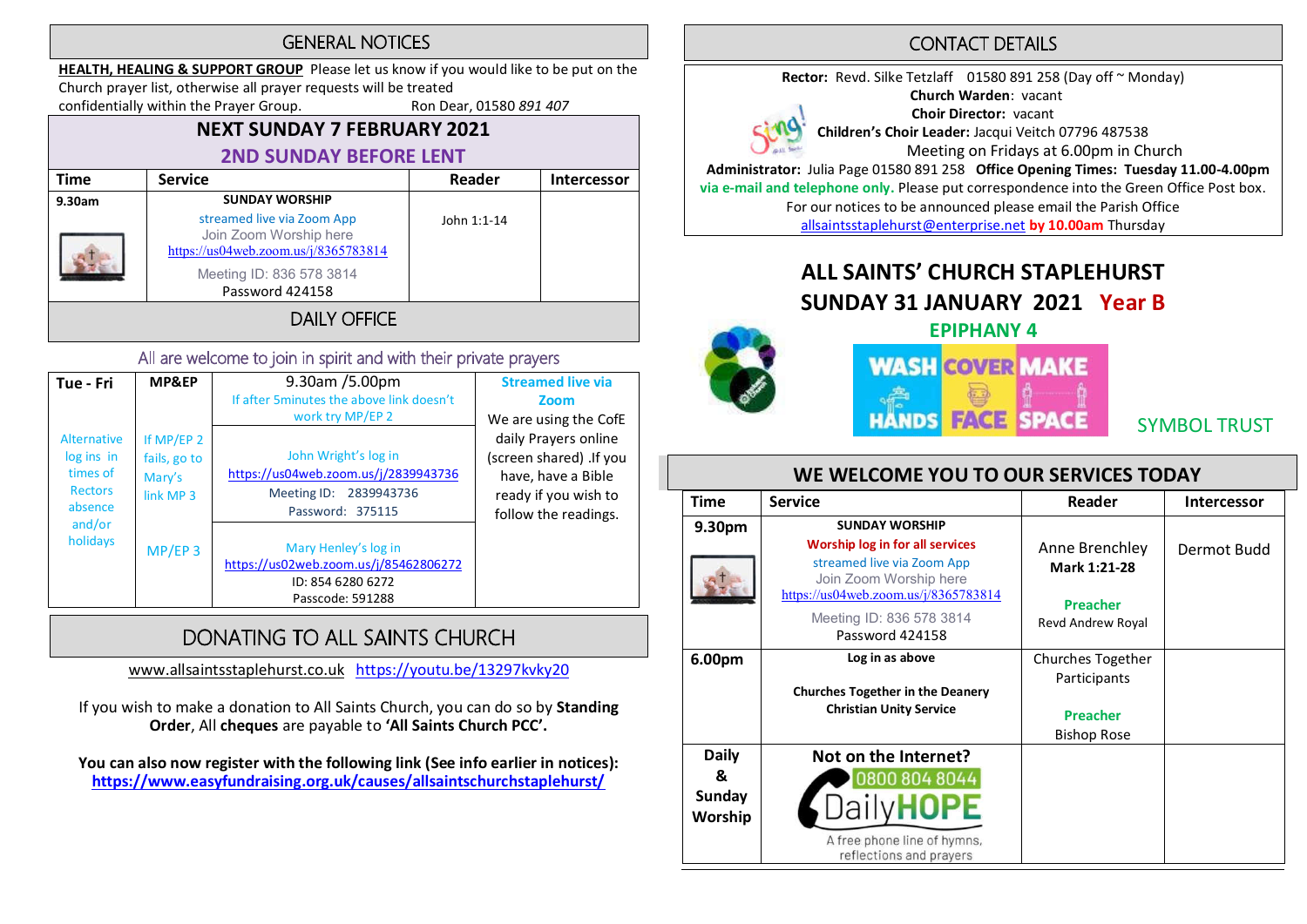|                           |                    | <b>WE PRAY FOR</b>                                                                                                                                                                                                                                                                                                                                                                                                                                                                                                                |       |
|---------------------------|--------------------|-----------------------------------------------------------------------------------------------------------------------------------------------------------------------------------------------------------------------------------------------------------------------------------------------------------------------------------------------------------------------------------------------------------------------------------------------------------------------------------------------------------------------------------|-------|
| Those who are Sick:       |                    | Audrey Bullock, Wendy Clifford, Roy Jones, Tara Sutton, Ellen Brean<br>Jean Clarke, Tracey Crayford, Fiona Neale, Billy Wright, Elaine<br>Martin, Sachin Shah, Tony Emery, Amelia Hamilton, James Parris,<br>Abigail Sharpe, David Gascoyne, Jeremy Rutaraka, Gary Jackson,<br>Ken Jackson, Mark McCarthey, Pearl Mann, , Michael House,<br>Tony Poupard,, Marie (nee Green), Norman Wallis, Adrienne<br>Russell, Robert Blondizik, Colin Whatmore, Peter Richmond<br>Lift these and all in need into the healing light of Christ |       |
| Those who have died:      |                    | Robin Barnes, Denise Burton, Doris Foreman                                                                                                                                                                                                                                                                                                                                                                                                                                                                                        |       |
| <b>Home Communion:</b>    |                    | Ron Dear, Dorothy Hegarty, Valerie Simpson, Jane Scarff AB/ST<br>Barbara Chrimes.                                                                                                                                                                                                                                                                                                                                                                                                                                                 |       |
| Abbotsleigh:              |                    | HC 1 Wed/month 11.00am for inform. speak to                                                                                                                                                                                                                                                                                                                                                                                                                                                                                       | ST/MT |
| <b>Staplehurst Manor:</b> |                    | HC 2/4 Wed/month 11.30am for inform. speak to                                                                                                                                                                                                                                                                                                                                                                                                                                                                                     | MH/ST |
|                           | <b>Iden Manor:</b> | HC 2 Tue/month 3.45pm for inform. speak to                                                                                                                                                                                                                                                                                                                                                                                                                                                                                        | MT/ST |
| ~Weekly Study Bible       |                    | Bib.Stu. Mo/weekly 11.00am for inform. speak to                                                                                                                                                                                                                                                                                                                                                                                                                                                                                   | MT/CH |
| <b>Sobell Lodge:</b>      |                    | Cof.Mo 1 Fri/month 10.30am<br>speak to                                                                                                                                                                                                                                                                                                                                                                                                                                                                                            | SK/ST |
|                           | Larchmere          | ST/MT/MH<br>HC Delphine Wass,<br>speak to                                                                                                                                                                                                                                                                                                                                                                                                                                                                                         |       |
| <b>Maidstone Home</b>     |                    | Des Liddecoat (Cedardale Residential, Queen Road, Maidstone,                                                                                                                                                                                                                                                                                                                                                                                                                                                                      |       |
|                           |                    | ME16 0HX, 01622 752117)                                                                                                                                                                                                                                                                                                                                                                                                                                                                                                           | LF    |
|                           | <b>Baptisms:</b>   | <b>Frankie Dorkings</b><br>Sun 2021<br>12.00pm<br>(ST)                                                                                                                                                                                                                                                                                                                                                                                                                                                                            |       |
|                           |                    | Charles Nolan<br>Sun Tbc.<br>12.00pm<br>(ST)                                                                                                                                                                                                                                                                                                                                                                                                                                                                                      |       |
|                           |                    | Sun Tbc.<br>12.00pm<br>Jacques Nolan<br>(ST)                                                                                                                                                                                                                                                                                                                                                                                                                                                                                      |       |
|                           |                    | Danny Harris<br>Sun Tbc.<br>12.00pm<br>(MT)<br><b>Esther Harris</b><br>Sun Tbc.<br>12.00pm<br>(MT)                                                                                                                                                                                                                                                                                                                                                                                                                                |       |
|                           |                    |                                                                                                                                                                                                                                                                                                                                                                                                                                                                                                                                   |       |
|                           | <b>Weddings:</b>   |                                                                                                                                                                                                                                                                                                                                                                                                                                                                                                                                   |       |
| April                     | 2021               | Simon COLE & Fenella WOOD<br>(ST)                                                                                                                                                                                                                                                                                                                                                                                                                                                                                                 |       |
| 10 July<br>14 Aug         | 2021<br>2021       | Joshua WITHAM & Jessica DUNN<br>(ST)<br>Catherine COALES & Marco VINAGRE<br>(ST)                                                                                                                                                                                                                                                                                                                                                                                                                                                  |       |
| 25 Sep                    | 2021               |                                                                                                                                                                                                                                                                                                                                                                                                                                                                                                                                   |       |
|                           |                    |                                                                                                                                                                                                                                                                                                                                                                                                                                                                                                                                   |       |

|        |    |                     | <b>DATES FOR YOUR DIARY</b>      |       |
|--------|----|---------------------|----------------------------------|-------|
|        |    | <b>JANUARY 2021</b> |                                  |       |
| Date   |    | <b>Time</b>         | What                             | Where |
| Tue    |    | 9.30am              | <b>MP</b>                        | Zoom  |
| To Fri |    | 5.00pm              | EP                               | Zoom  |
| Sun    | 31 | 9.30am              | Sunday worship                   | Zoom  |
|        |    | 6.00pm              | <b>Churches Together Service</b> | Zoom  |
|        |    |                     | <b>Preacher Bishop Rose</b>      |       |

| <b>FEBRUARY</b> |    |                    |                              |      |
|-----------------|----|--------------------|------------------------------|------|
| Thu             | 4  | 1.30 <sub>pm</sub> | <b>WORSHIP COM MEETING</b>   | zoom |
|                 |    |                    | <b>LENT</b>                  |      |
| <b>Ash</b>      | 17 | 9.30am             | <b>ASH WEDNESDAY SERVICE</b> | Zoom |
| <b>Wed</b>      |    | 5.00pm             | <b>ASH WEDNESDAY SERVICE</b> | Zoom |
| <b>Thu</b>      | 18 | 9.30/5.00pm        | <b>LENT COURSE starts</b>    | Zoom |

## CHURCHWARDEN ELECTION



Angie Lucas who is our new Churchwarden

### MONTH OF PRAYER

PDF PftN Booklet spreads.pdf

### A PRAYER FOR THOSE WHO MOURN

Gracious God,

as we remember before you the thousands who have died, surround us and all who mourn with your strong compassion.

- Be gentle with us in our grief,
- protect us from despair,

and give us grace to persevere

and face the future with hope in Jesus Christ our risen Lord.

Amen.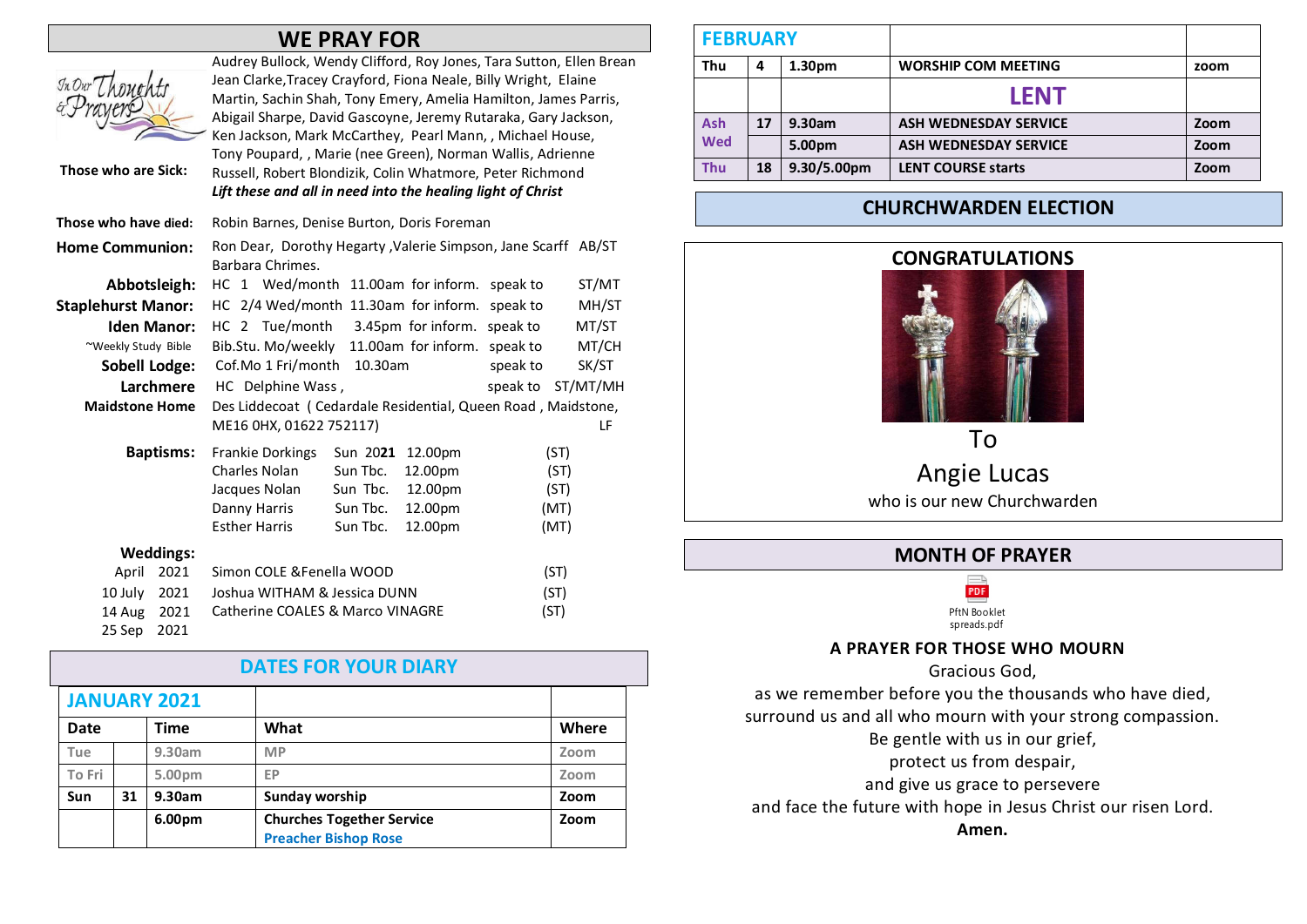### SUNDAY WORSHIP

#### THEOLOGY OF DISCIPLESHIP

The truth is the church in much of the Western world is experiencing a discipleship crisis; and we are seeing the fallout from this deficiency. At the First International Consultation on Discipleship, John Stott called attention to the "strange and disturbing paradox" of the contemporary Christian situation. He warned, "We have experienced enormous statistical growth without corresponding growth in discipleship. God is not pleased with superficial discipleship."12 Sadly, some churches focus on evangelism at the expense of discipleship by seeking to win converts instead of making disciples—despite the fact that the goal of evangelism is disciple making.

It is important to differentiate between being a person who's a Christian in name only and a disciple of Jesus Christ. Missiologist and author Alan Hirsch writes, "We can't make disciples based on a consumerist approach to the faith. We plainly cannot consume our way into discipleship . . . . Consumption is detrimental to discipleship."13

*12. John R.W. Stott,* "*Make Disciples, Not Just Converts: Evangelism without Discipleship Dispenses Cheap Grace.*" *Christianity Today, October 25, 1999 Vol. 43, No. 12, Page 28. 13. Alan Hirsch, Forgotten Pathways Reactivating the Missional Church. Grand Rapids, MI: Brazos Press, 2006., 45.* 

The result of consumerism on Christianity is what martyred evangelist Dietrich Bonhoeffer called "cheap grace" in his most famous work, The Cost of Discipleship, a rigorous exposition and interpretation of the Sermon on the Mount, and Matthew 9:35-10:42. Bonhoeffer famously contrasted cheap grace: "Cheap grace means the justification of sin without the justification of the sinner. Grace alone does everything they say, and so everything can remain as it was before. 'All for sin could not atone.' Well, then, let the Christian live like the rest of the world, let him model himself on the world's standards in every sphere of life, and not presumptuously aspire to live a different life under grace from his old life under sin. Cheap grace is the grace we

### SUNDAY WORSHIP

bestow on ourselves. Cheap grace is the preaching of forgiveness without requiring repentance, baptism without church discipline, Communion without confession. Cheap grace is grace without discipleship, grace without the cross, and grace without Jesus Christ, living and incarnate."14 According to the New Testament definition, many professing Christians in North America are not disciples. One survey concludes that only 25 percent of evangelicals meet the biblical standard for a disciple.15 Researcher George Barna also weighs in. In his book, Growing True Disciples, he reported that the church in America is comprised of "many converts, but shockingly few disciples."16 And in a similar way, Dallas Willard illustrated the lack of discipleship in United States, saying that we "need to clear our heads about what discipleship is": "The leading assumption in the American church is that you can be a Christian but not a disciple. That has placed a tremendous burden on a mass of Christians who are not disciples. We tell them to come to church, participate in our programs, and give money. But we see a church that knows nothing of commitment. We have settled for the marginal, and so we carry this awful burden of trying to motivate people to do what they don't want to do. We can't think about church the way we have been. We need to clear our heads about what discipleship is. My definition: A disciple is a person who has decided that the most important thing in their life is to learn how to do what Jesus said to do."

*14. Dietrich Bonhoeffer, The Cost of Discipleship. trans. R.H. Fuller, rev. ed. New York:*

*Macmillan, 1960, 47.*

*15. Bill Hull, The Disciple Making Pastor, (Grand Rapids, MI: Revell), 55.*

*16. This conclusion is based upon two years of research Barna conducted regarding*

*the current state of discipleship, and how churches might enhance the effectiveness of*

*their discipleship ministries. See George Barna, Growing True Disciples: New Strategies*

*for Producing Genuine Followers of Christ (Colorado Springs, CO: WaterBrook Press, 2001).*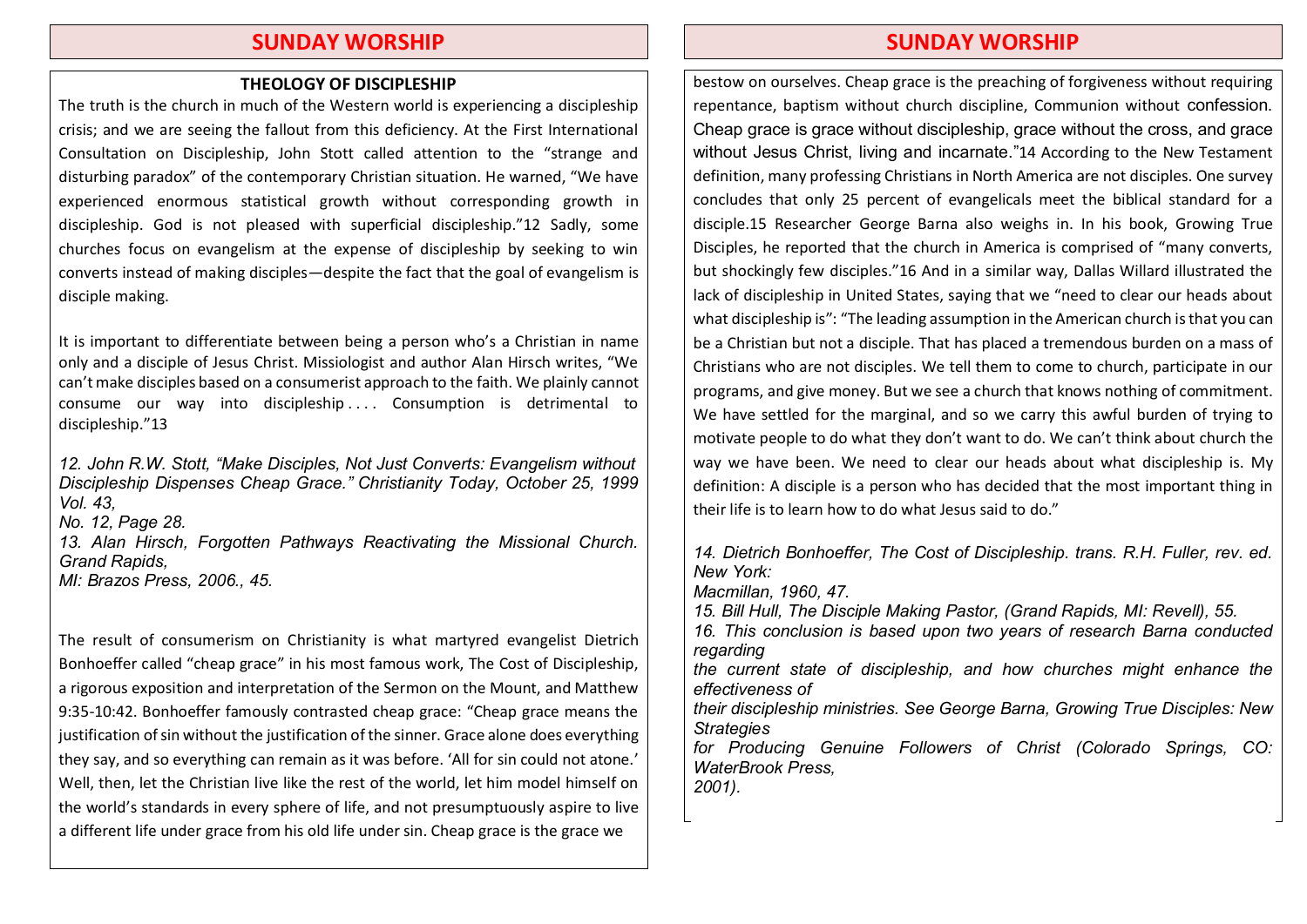## FUN'D RAISING

# If you have not used Easy Fundraising before,<br>by clicking on the link the church will receive an additional *£5* introductory bonus.

Just to reassure you nobody will know who buys what! The Parish Office gets e-mailed when funds get paid into our church account and how much has been transferred.

# **RAISED THIS MONTH £16.89**

£1208. 81 £1300

NEW TARGET

Please support All Saints Church Staplehurst. i You can raise FREE donations when you use easyfundraising to shop with 4,000 shops and sites, including

# ALL SUPERMARKETS

eBay, Argos, John Lewis & Partners, Boots, M&S, and many more.



## WEEK OF PRAYER FOR CHRISTIAN UNITY

# CHURCHES TOGETHER SERVICE FOR CHRISTIAN UNITY Sunday 31 January, 6pm ~ Zoom Preacher: Bishop Rose

As part of the week of Christian Unity, the churches in Staplehurst and the Weald are meeting for a service. This service is being hosted by All Saints Church and will take place over Zoom. To join the service please log in with our Sunday worship link.

For details see front of Notices

SPIRITUALITY

## WORSHIP WITHOUT WORDS IN YOUR OWN HOME



# https://fb.watch/3gcAWG7HyE/

Mindfulness is a great way to be in the moment, taking notice of the 'here and now'. It means being aware of our thoughts and feelings as they arise, without getting lost in them.

Watch this video with Ange to learn some basic mindfulness techniques. Use mindfulness to help relax and reduce any worries or anxieties.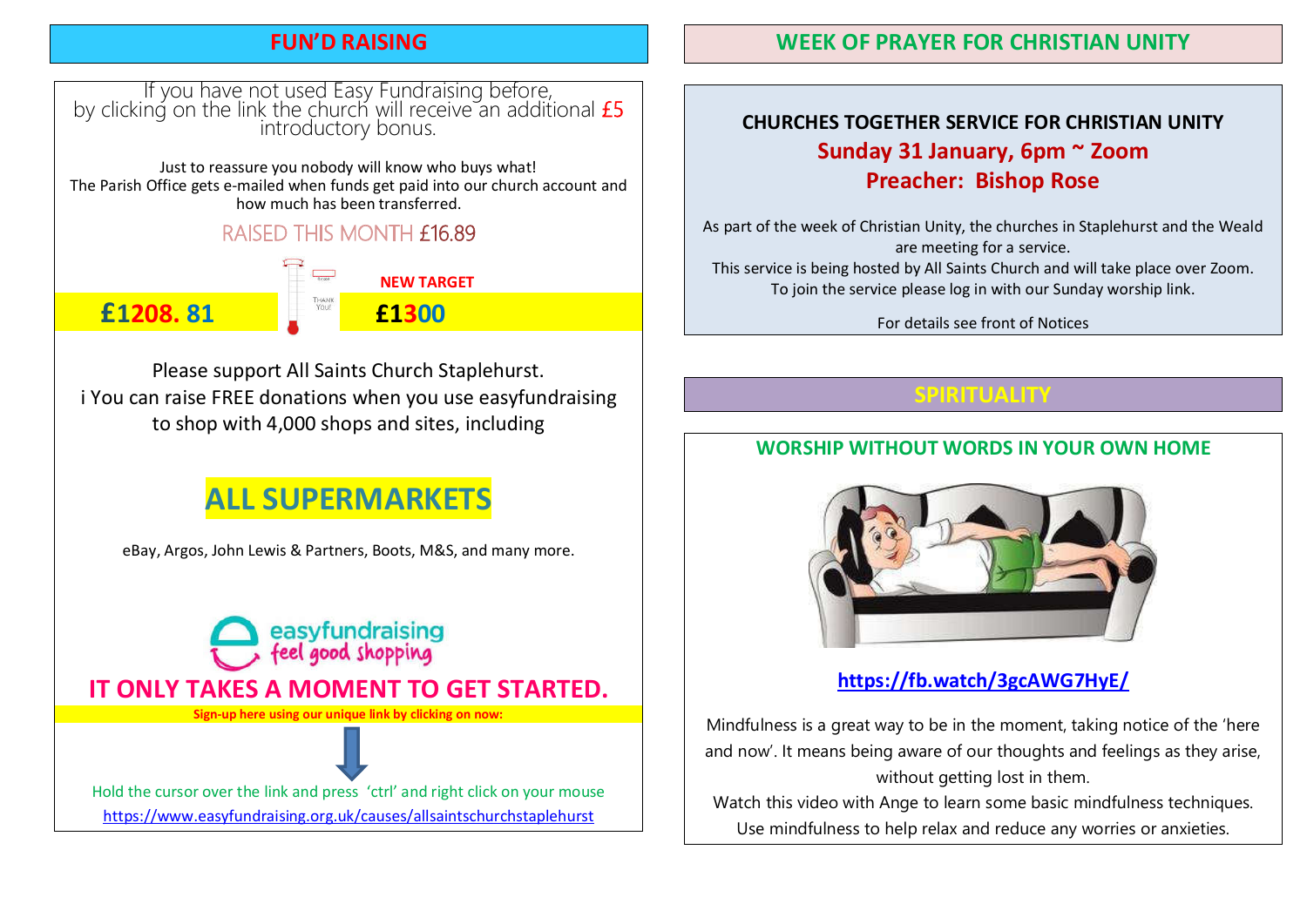## RECTORY STALL

## RECTORY STALL NEW ITEMS

# ALL IN AID OF ALL SAINTS CHURCH. ALL PRODUCTS OFFERED ARE EITHER NEW OR IN LIKE NEW CONDITION AND FULLY FUNCTIONAL & QUARENTINED

I am doing a delivery service. Just let me know what you would like and I put together a box with the items. In terms of books, you let me know what you would like to read and I deliver a box of 20 books (£0.50 each) and you take what you would like to read and I pick up the rest. The books I have been given are like new. There is no pressure to buy until you have seen the items and have decided. Once you finished looking at everything let me know when to pick the box up again. You leave the box outside your house and I take it away. Have a look at the website. If you are after anything specific, please ask. I still have items not listed yet.

I look forward to your orders, Silke

Please check the Church Website for updates.

Thank you to all who have enjoyed the stall.

I have had new books and items coming in

#### ORIGINAL OIL PAINTING (£10)





Brand new (never worn) man's shoes 8H (normally £30) £8



Vintage clear cut glass bowl £2